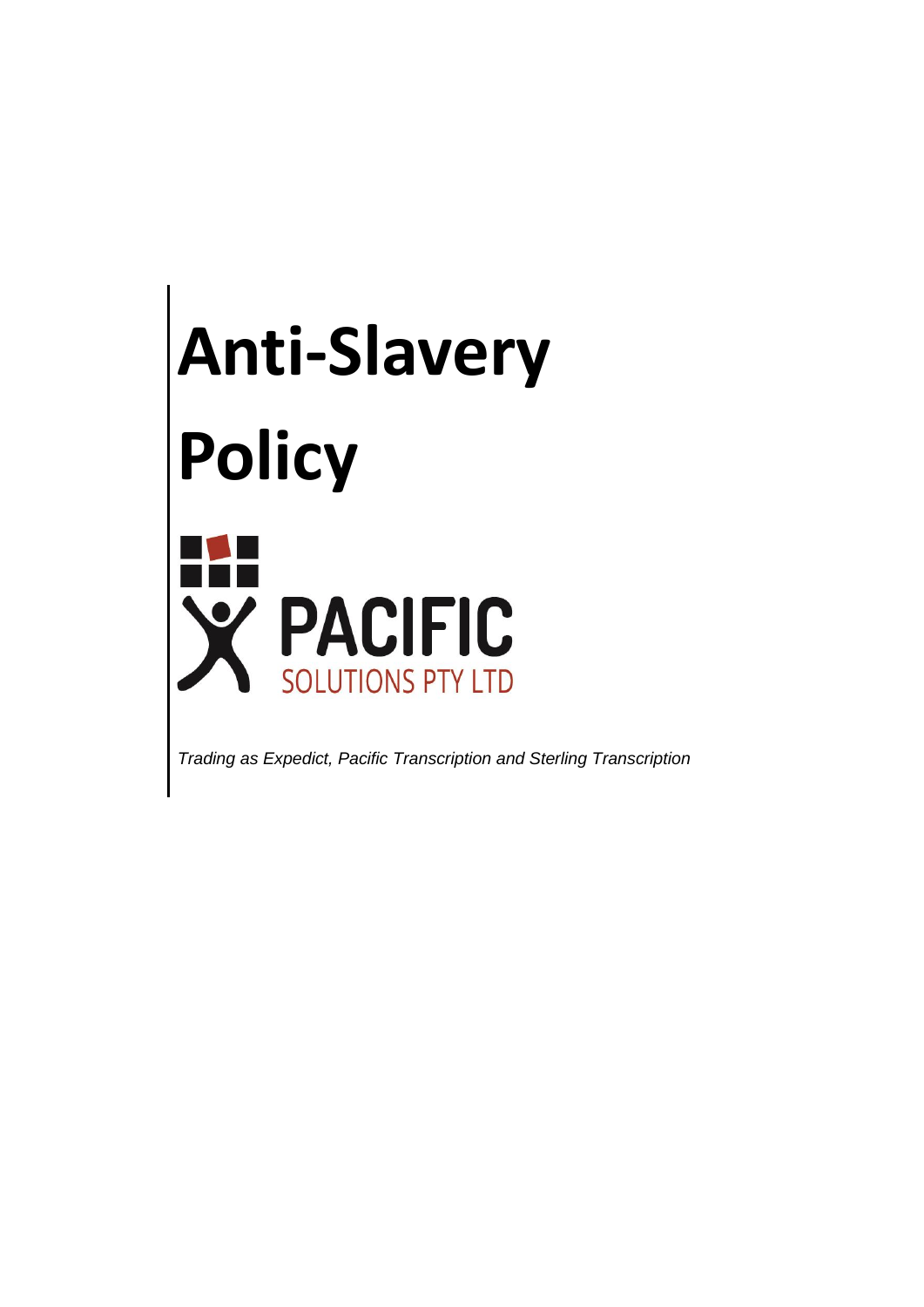# **Table of Contents**

| $2^{\sim}$              |  |
|-------------------------|--|
| 3 <sup>7</sup>          |  |
| 3.1                     |  |
|                         |  |
| $\overline{\mathbf{4}}$ |  |
| 5                       |  |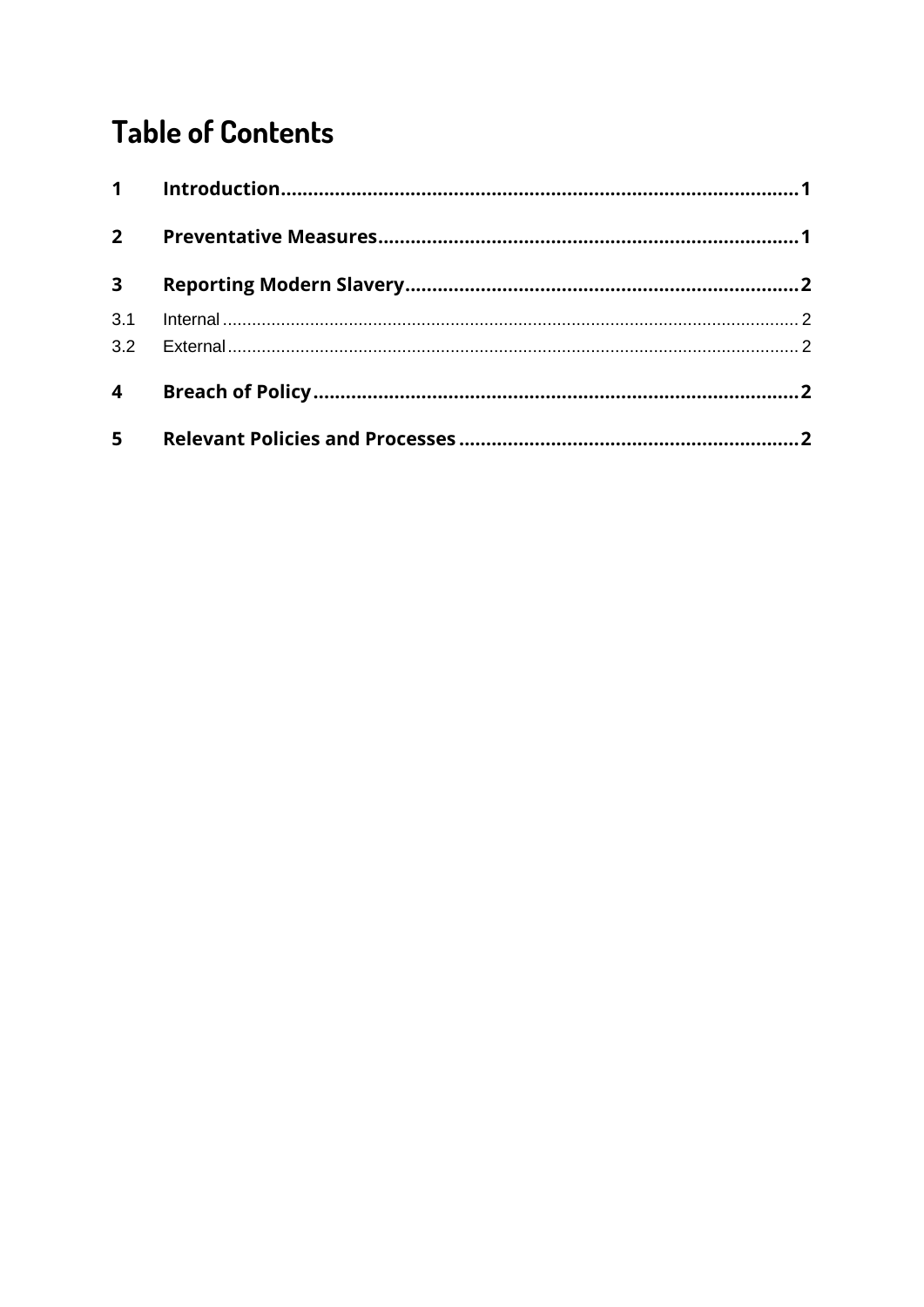

### **1 Introduction**

Pacific Solutions Pty Ltd trading as Pacific Transcription, Sterling Transcription, and Expedict (Pacific) believes modern slavery is an abhorrent practice and is committed to limiting the risk of modern slavery occurring within our own business or through any other business relationship.

This policy applies to all persons working for or on behalf of Pacific in any capacity. Pacific expects all who have or seek to have a business relationship with us to familiarise themselves with this policy and to act in a way that is consistent with its values.

The term modern slavery refers to any situations of exploitation where a person cannot refuse or leave work because of threats, violence, coercion, abuse of power or deception.

Where we have identified higher risk areas in our supply chains, appropriate due diligence has been undertaken to satisfy ourselves that the parties concerned have in place ethical employment practices.

### **2 Preventative Measures**

Overall, Pacific considers itself to be at low risk from modern slavery. The majority of our contractors are sole traders and do not have anyone working under them. Furthermore, when applying to work with Pacific, applicants must demonstrate at least 3 years' research, finance or legal transcription experience or 5 years' medical transcription over a range of specialities. They must be computer literate, adept at using the internet to do research, and have an excellent grasp of the English language. These qualities will eliminate most people who would be vulnerable to modern slavery.

As per our confidentiality agreement, contractors must disclose to us when they subcontract to other people. In situations where a contractor engages the service of others and resides in a country known to be vulnerable to modern slavery (e.g. India or Philippines in the case of contractors working with Pacific), Pacific will apply closer scrutiny as detailed below.

To demonstrate its commitment to the principles set out in this policy, maintain transparency and ensure that modern slavery is not taking place in its business or supply chain, Pacific will:

- conduct risk assessments to determine which parts of the business are most at risk from modern slavery (e.g. contractors employing others in vulnerable countries); and
- where subcontractors from vulnerable countries have not published an Anti-Slavery Statement, require them to confirm that they have in place ethical employment practices (These contractors must annually sign a declaration confirming their commitment to treating workers fairly upon initiating work with us.)
- require all contractors to confirm on an annual basis whether or not they subcontract (in which case they will be required to confirm they have in place ethical employment practices); and